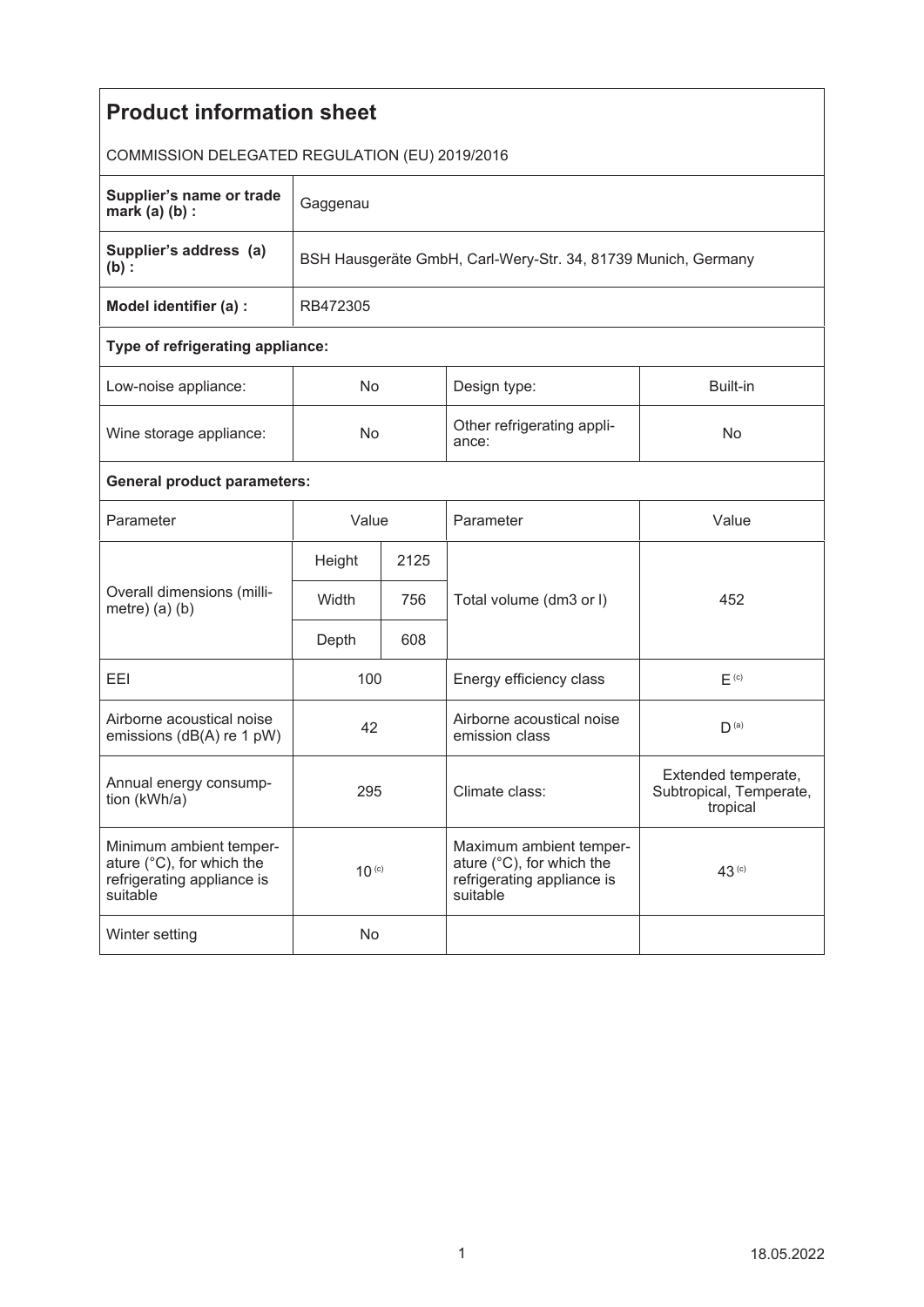| <b>Compartment Parameters:</b>        |           |                                                       |                                                                                                                                                                               |                                        |                                                                                 |  |  |
|---------------------------------------|-----------|-------------------------------------------------------|-------------------------------------------------------------------------------------------------------------------------------------------------------------------------------|----------------------------------------|---------------------------------------------------------------------------------|--|--|
| Compartment type                      |           | Compartment parameters and values                     |                                                                                                                                                                               |                                        |                                                                                 |  |  |
|                                       |           | Com-<br>part-<br>ment<br>Volume<br>(dm3 or<br>$\vert$ | Recommended temperat-<br>ure setting for optimised<br>food storage (°C)<br>These settings shall not<br>contradict the storage con-<br>ditions set out in Annex IV,<br>Table 3 | Freezing<br>capacity<br>(kg/24 h)      | Defrosting<br>type<br>(auto-de-<br>frost = $A$ ,<br>manual<br>$defrost =$<br>M) |  |  |
| Pantry                                | <b>No</b> |                                                       |                                                                                                                                                                               | L                                      |                                                                                 |  |  |
| Wine storage                          | No        | ۰                                                     |                                                                                                                                                                               |                                        |                                                                                 |  |  |
| Wine storage 2                        | No        | ۰                                                     |                                                                                                                                                                               |                                        |                                                                                 |  |  |
| Wine storage 3                        | <b>No</b> | ۰                                                     |                                                                                                                                                                               | ÷                                      |                                                                                 |  |  |
| Cellar                                | No        | $\overline{\phantom{0}}$                              | Ĭ.                                                                                                                                                                            | $\overline{\phantom{0}}$               |                                                                                 |  |  |
| Fresh food                            | Yes       | 316.0                                                 | 4                                                                                                                                                                             | ÷                                      | A                                                                               |  |  |
| Chill                                 | No        | $\overline{a}$                                        |                                                                                                                                                                               |                                        |                                                                                 |  |  |
| 0-star or ice- making                 | No        |                                                       |                                                                                                                                                                               |                                        |                                                                                 |  |  |
| 1-star                                | No        |                                                       |                                                                                                                                                                               |                                        |                                                                                 |  |  |
| 2-star                                | No        |                                                       |                                                                                                                                                                               |                                        |                                                                                 |  |  |
| 3-star                                | No        | $\overline{a}$                                        |                                                                                                                                                                               |                                        |                                                                                 |  |  |
| 4-star                                | Yes       | 136.0                                                 | $-18$                                                                                                                                                                         | 14.0                                   | A                                                                               |  |  |
| 2-star section                        | No        |                                                       |                                                                                                                                                                               | ۳                                      |                                                                                 |  |  |
| Variable temperature com-<br>partment |           |                                                       |                                                                                                                                                                               | (for 4-star<br>compart-<br>ments) or - |                                                                                 |  |  |
| For 4-star compartments               |           |                                                       |                                                                                                                                                                               |                                        |                                                                                 |  |  |
| Fast freeze facility                  |           |                                                       | Yes                                                                                                                                                                           |                                        |                                                                                 |  |  |
| For wine storage appliances           |           |                                                       |                                                                                                                                                                               |                                        |                                                                                 |  |  |
| Number of standard wine bottles       |           |                                                       | $\overline{\phantom{0}}$                                                                                                                                                      |                                        |                                                                                 |  |  |
| Light source parameters (b) (d):      |           |                                                       |                                                                                                                                                                               |                                        |                                                                                 |  |  |
| Type of light source                  |           |                                                       | <b>LED</b>                                                                                                                                                                    |                                        |                                                                                 |  |  |
| Energy efficiency class               |           |                                                       | F                                                                                                                                                                             |                                        |                                                                                 |  |  |